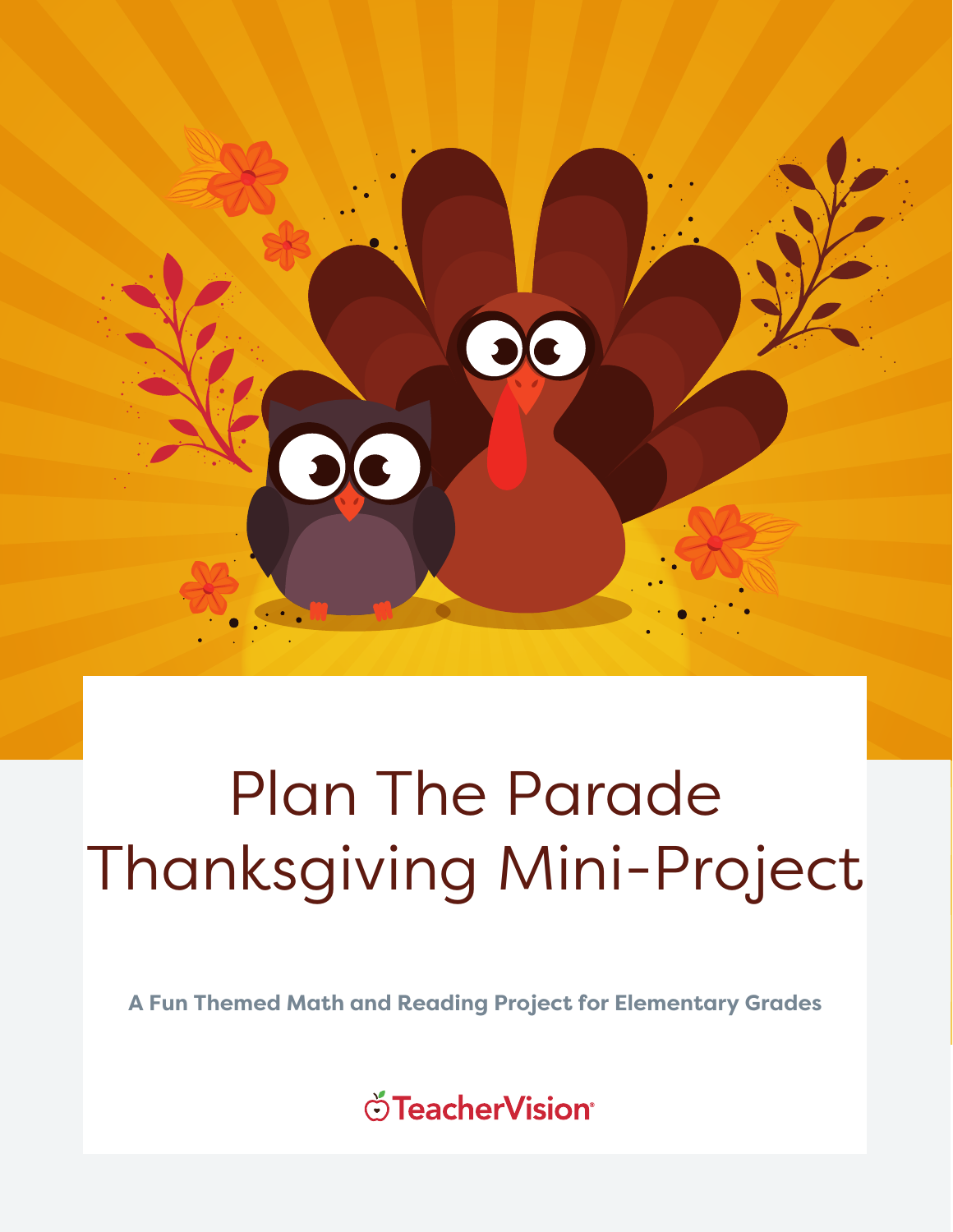# **Table of Contents**

| <b>Teacher Instructions</b>                            | $3 - 4$   |
|--------------------------------------------------------|-----------|
| Part 1: Macy's Thanksgiving Day Parade Reading Passage | $5 - 6$   |
| Macy's Thanksgiving Day Parade KWL Chart               | 7         |
| Part 2: Create Your Blueprint                          | $8-9$     |
| Part 3: Decorate Your Parade Float                     | $10 - 11$ |
| 12-inch ruler (paper template)                         | 12        |
| 1-inch Graph Paper                                     | 13        |

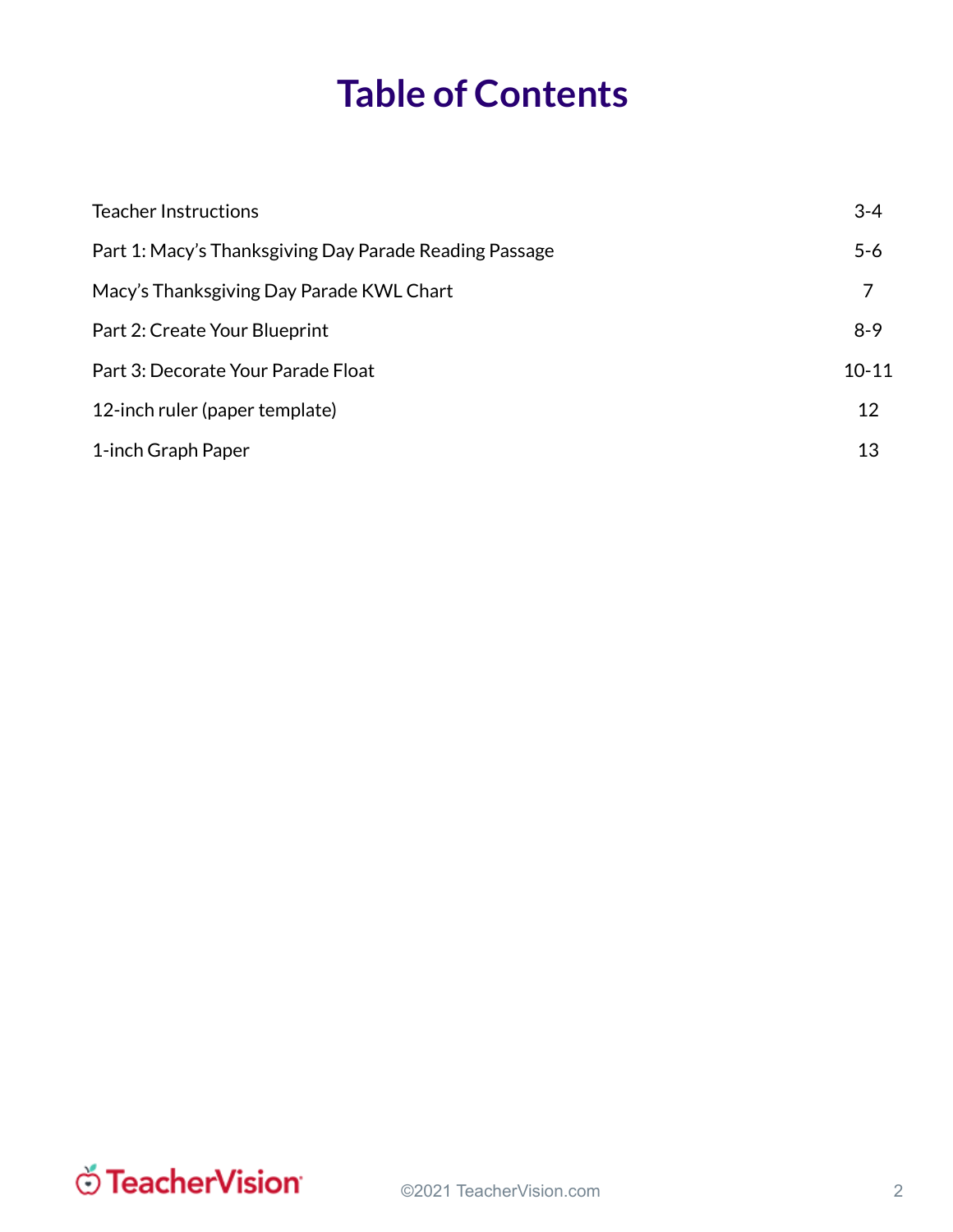# **Plan the Parade Thanksgiving Mini-Project**

# **Teacher Instructions**

This mini-project combines reading, math, design, and artistic creativity. Students will work independently and in pairs to apply what they have learned about shapes, measurement, area, reading comprehension, and creativity to design and create a Thanksgiving Day parade float.

Each student will need a copy of the instructions and worksheets in this packet. They will also need 1-2 pieces of 1-inch graph paper (included).

This project is appropriate for 1-2 class periods, or it can be worked on in stages over the course of several days as an extension or early finisher activity.

#### **Part 1: Reading Comprehension (Independent work)**

In this part of the project, students will develop their background knowledge about the Macy's Thanksgiving Day parade. After reading a short passage, students will summarize the information using a provided graphic organizer.

Read through the directions and provide the necessary materials in advance.

Each student will need:

- A copy of the student directions and reading passage
- Pencil
- Graphic Organizer

#### **Part 2: Create a Rectangular Prism Net(Partner work)**

In this part of the project, students will work in pairs to decide the dimensions of their parade float. They will first decide the length and width of each side and label the net provided with the dimensions. Once they are sure their dimensions fall within the specifications, they will use graph paper to create a 3-D model of their float.

Each student will need:

- A copy of the Create Your Blueprint instructions and worksheets
- Scissors, tape, possibly a ruler
- Highlighter or marker
- 1-2 sheets of 1-inch graph paper

# ് TeacherVision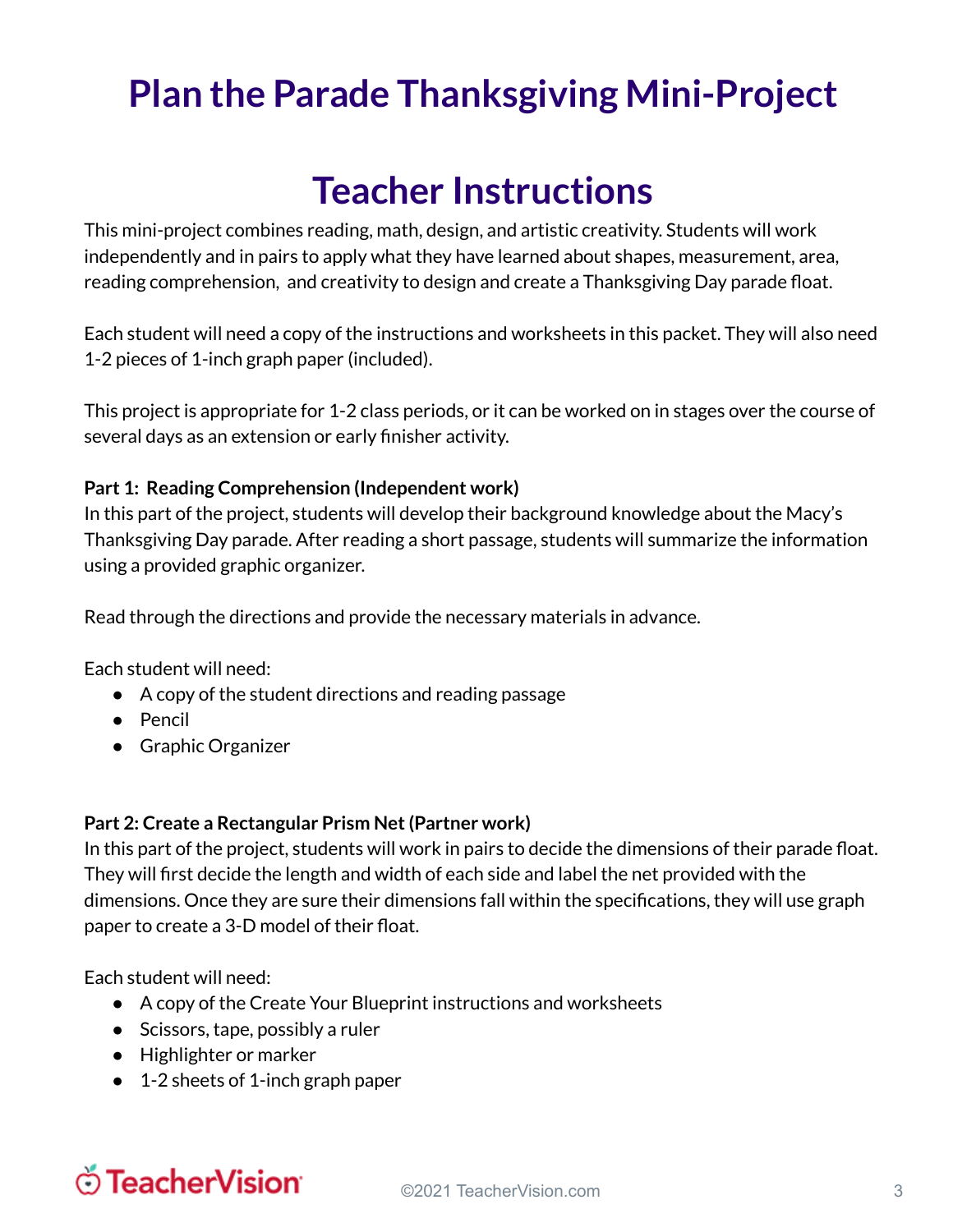#### **Part 3: Design the Float(Independent/Partner work)**

In this part of the project, students will work with a partner to choose a theme, color palette, and design for their float. Each partner will be responsible for designing 3 sides of the float. Students will measure out each side, cut it out, decorate it, and attach it to the 3-D model.

Each pair will need:

- A copy of the Design Your Float instructions and worksheets
- 4-5 sheets of sturdy paper, such as cardstock or construction paper
- Tape and/or liquid glue
- A ruler marked in inches
- Scissors
- Color pencils, crayons, markers

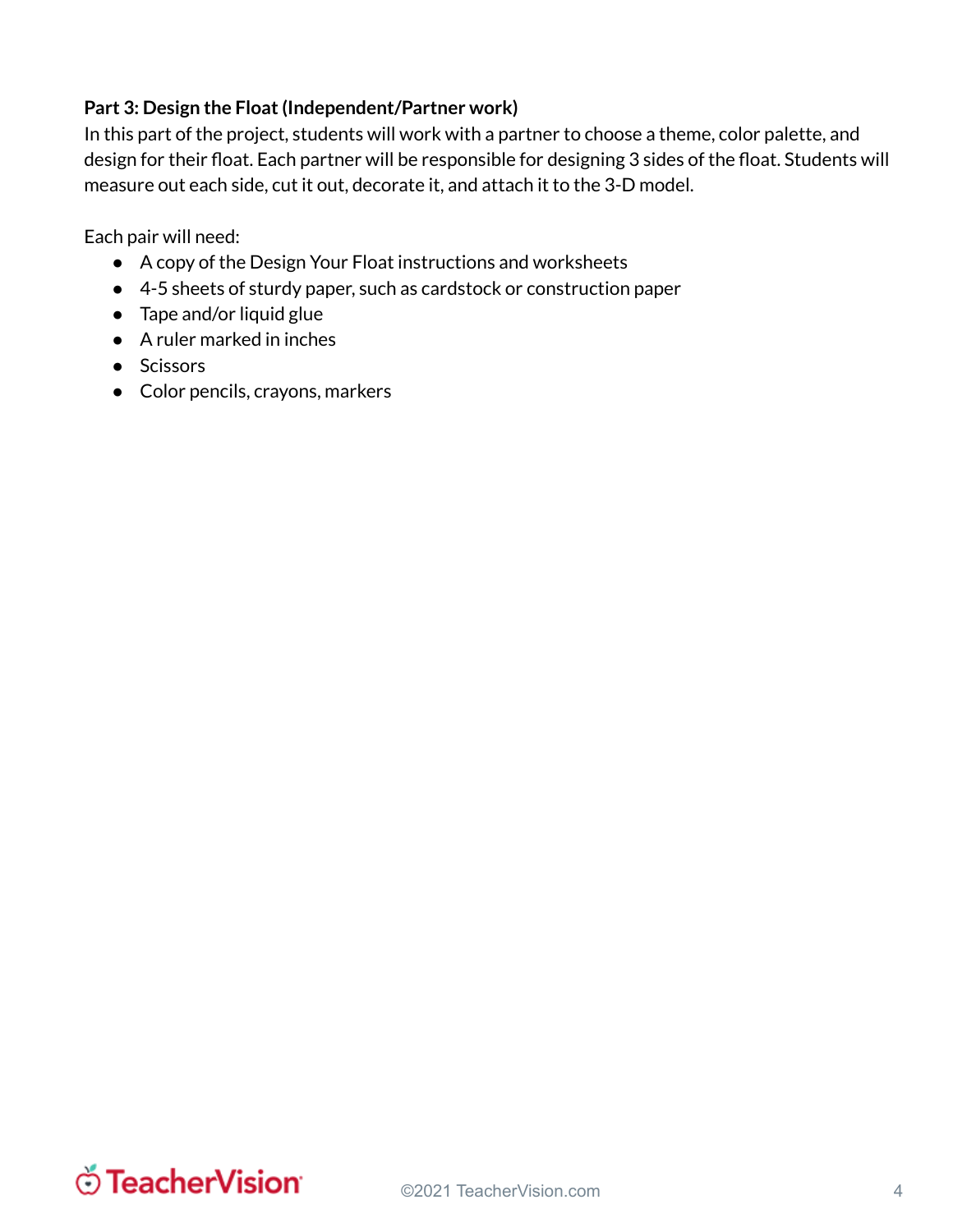# **Plan a Thanksgiving Parade!**

#### **Part 1:** Read About the Macy's Thanksgiving Day Parade to Get Ideas

Before you start reading this passage, complete parts 1 and 2 of the KWL graphic organizer.

Then, read the passage below that discusses the Macy's Thanksgiving Day Parade. When you finish reading, complete the last part of the KWL chart.



The Macy's Thanksgiving Day Parade happens every year in New York City in front of the Macy's store at 34th Street and Herald Square. The yearly tradition began in 1924 when Macy's store employees planned a parade that included clowns, floats, and bands. They even had live animals from Central Park Zoo, such as elephants and tigers! The parade has taken place 94 times. The only time there has not been aMacy's Thanksgiving Day Parade was during World War II.

### O TeacherVision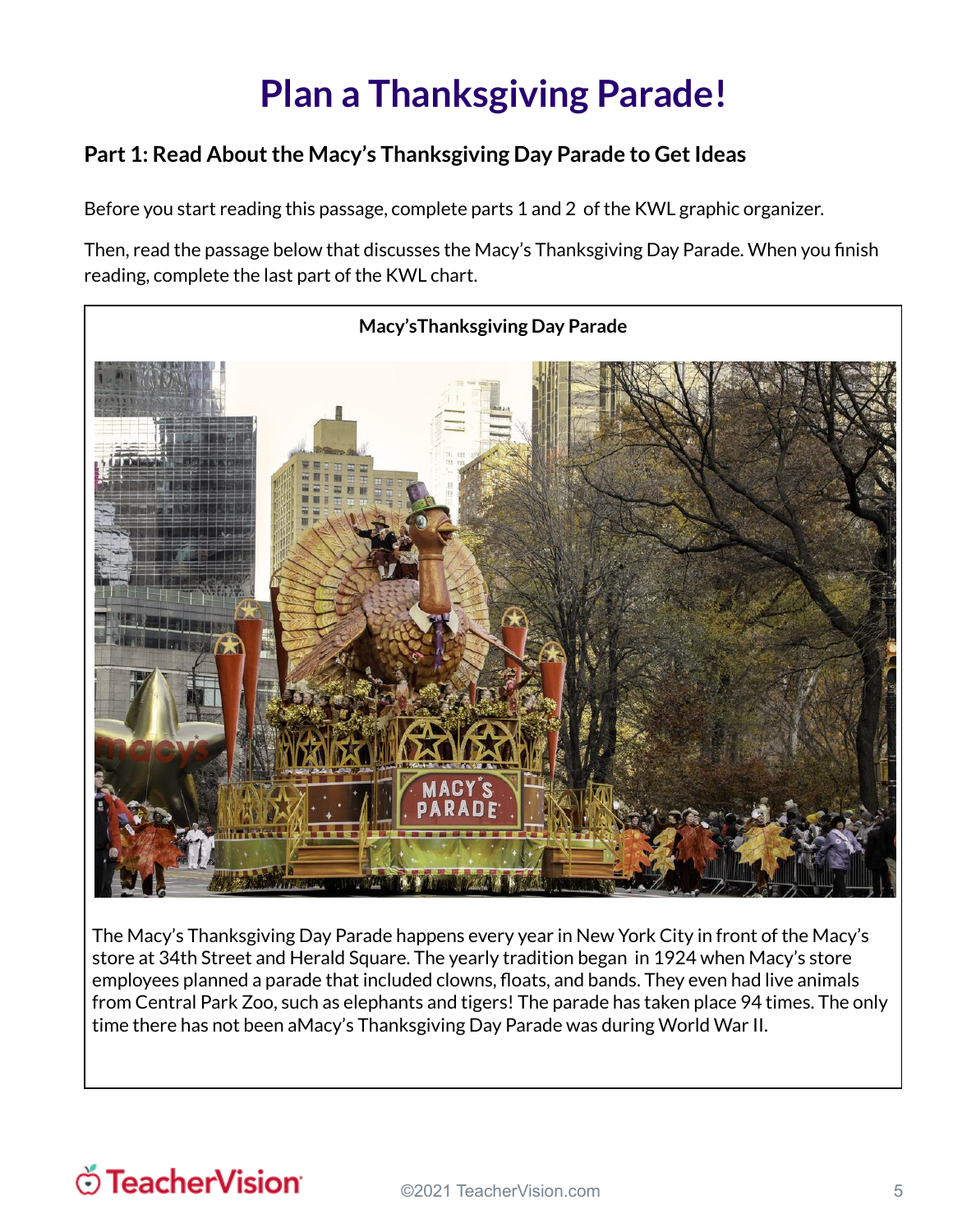

Today, the parade includes balloons, floats, and celebrities! The last float in the parade has Santa Claus on it, to celebrate the beginning of the Christmas season. Lots of people also march in the parade. Marching bands are groups of people who walk together in a formation and play music as they walk. Many of the country's best high school and college marching bands perform in the Macy's Thanksgiving Day Parade each year. It is a huge honor to be chosen to march in the parade.

The Macy's Thanksgiving Day Parade also features many hot air balloons, floats, and performers. This year, some of the giant balloons that will be in the parade include Baby Yoda from the Mandalorian, Ada Twist, and even a giant ice cream cone! Do you like music? There will be singers in the parade as well. Some of the performers include Chris Lane, Andy Grammer, and Nelly. Some people come to perform in the parade! You can watch a jump rope team, circus group, and dance team walk in the Macy's Thanksgiving Day Parade.

It is hard work being in the parade. The length of the entire parade route is usually around 2.5 miles long. It takes 3 hours to finish. Over 4,000 people volunteer to help in the parade each year That's a lot of walking and a lot of work.

Can you guess how many people watch the parade every year? Over 50 million people watch it on TV...3.5 million people come to New York City to watch it in person. How many people does that make altogether?

# O TeacherVision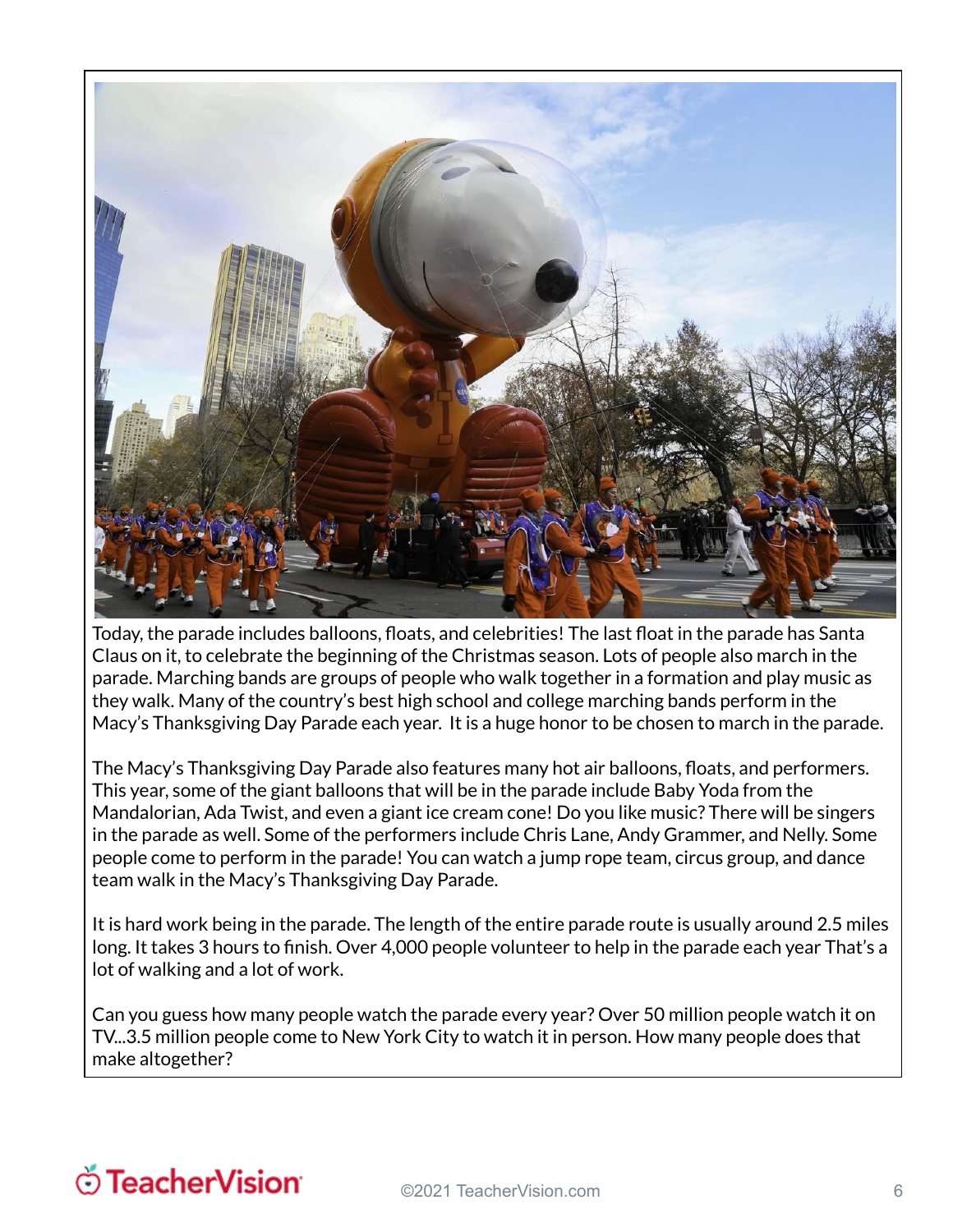# **Macy's Thanksgiving Parade KWL Chart**

**Before reading: K** ➔ **What do I know aboutthe Macy's Thanksgiving Day Parade?**

**Before reading: W**

➔ **What do I wantto know aboutthe Macy's Thanksgiving Day Parade?**

**After reading: L**

- ➔ **What did I learn aboutthe Macy's Thanksgiving Day Parade?**
- ➔ **Do I have any other questions?**

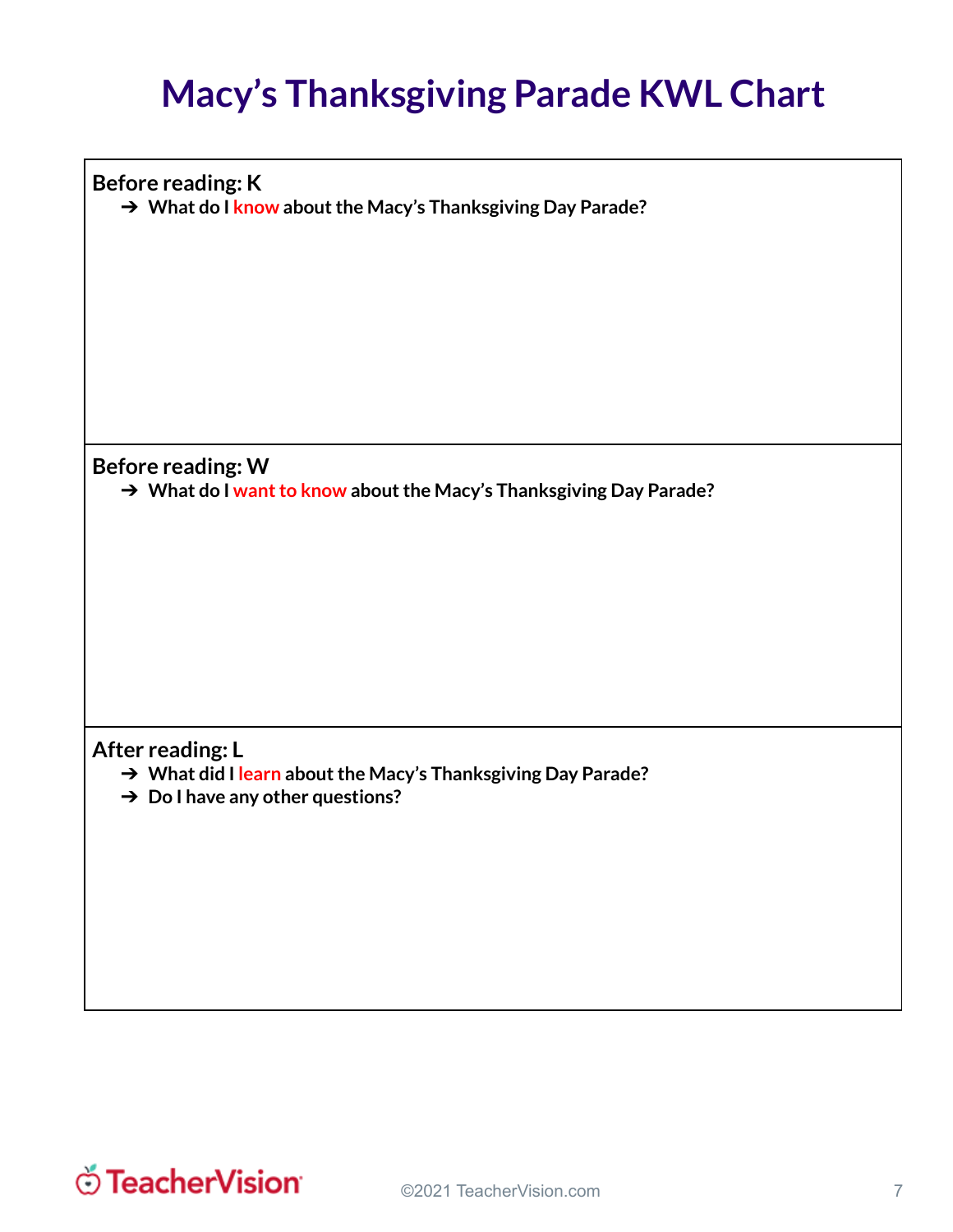### **Create Your Blueprint**

#### **Part 2: Create Your Blueprint**

- 1. You and a partner are in charge of creating the blueprint for a float in your town's Thanksgiving Parade this year. You know some specifics about your float, but now it is time to design its blueprint. Here is the information you have so far:
- Your float will be shaped as a rectangular prism.
- Its surface area must be between 600 and 800 square feet.

To create your blueprint, you must first decide the length and width of each side.

Remember that the surface area of your float must be between 600 and 800 square feet. Based on that information, decide the width and length of each side of your net.

 $\rightarrow$  4 rectangular sides have the same dimensions





 $\rightarrow$  Total surface area: sum of all 6 areas

(Between 600 and 800)

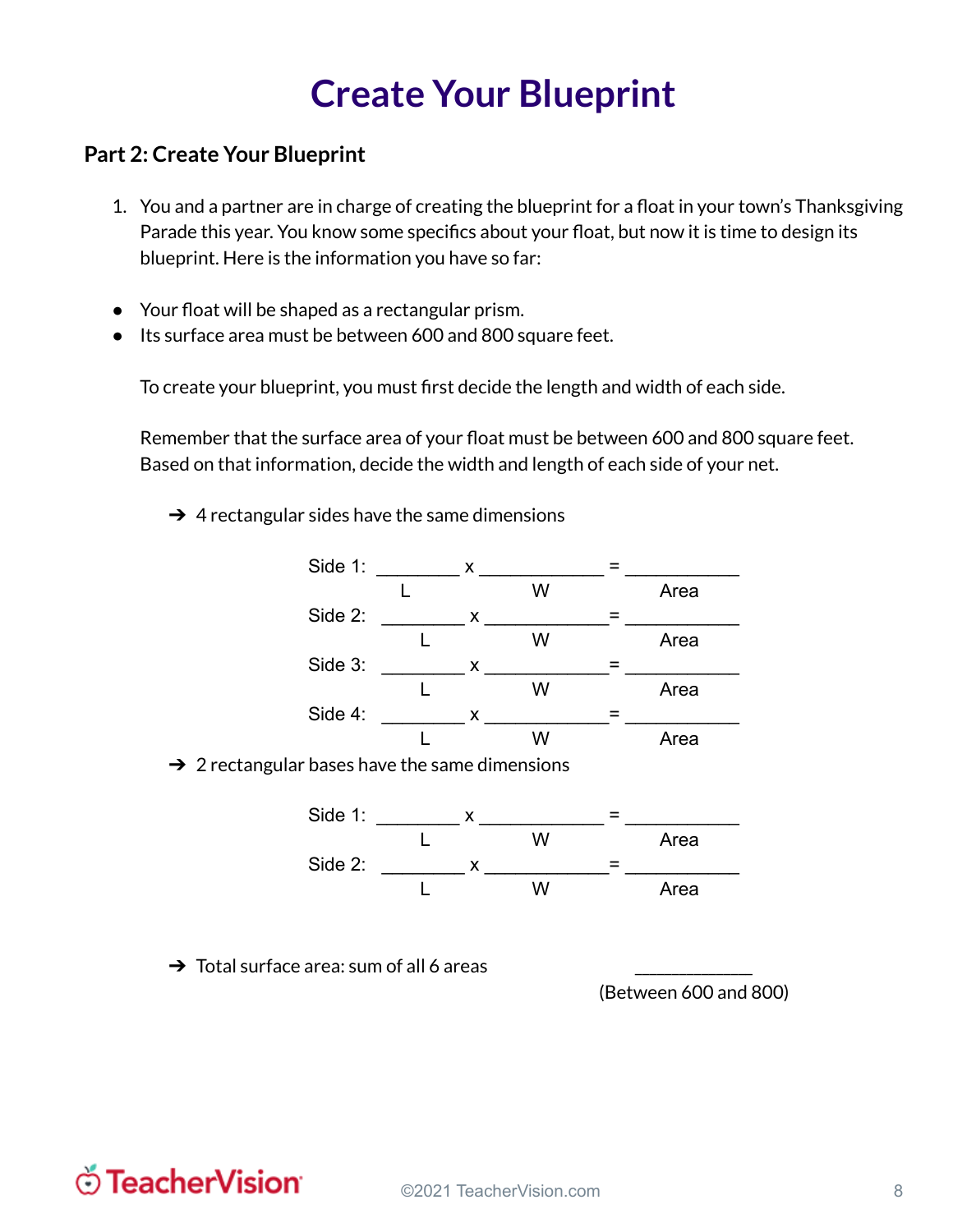On the net below, label the length and width of each side based on the measurements you have chosen.



- 2. After sketching your net in the box, use the graph paper provided by your teacher to create a 3-D model of your float.
	- Each square on the graph paper is equal to one foot. A side that is 10 feet long will be 10 squares long.
	- Trace the outline of your net on the graph paper. Use more than one piece if you need to in order to have accurate measurements.
	- After tracing your net, cut it out. Using tape, attach the sides together so you now have a 3-D model of your float.

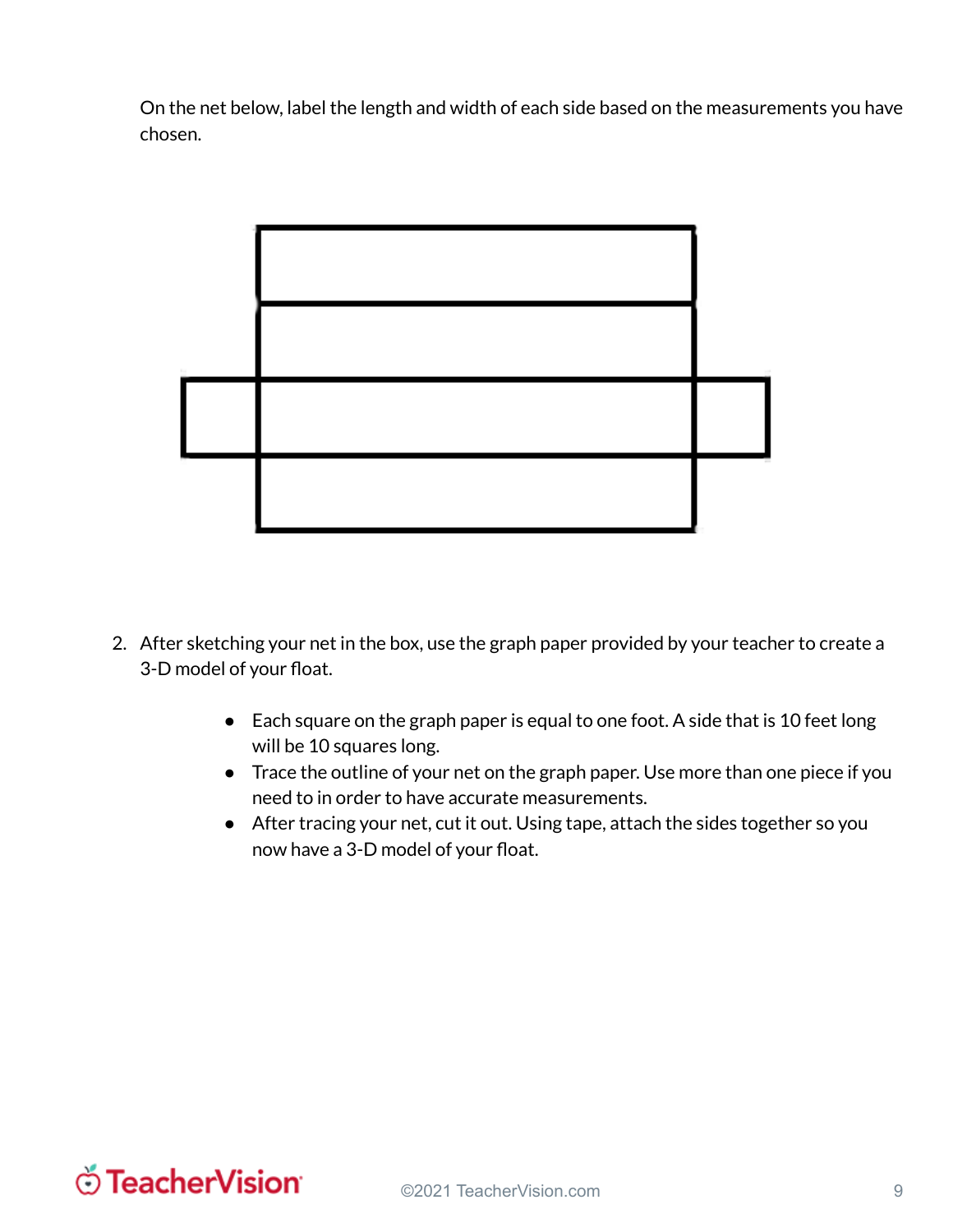### **Decorate Your Parade Float**

#### **Part 3: Decorate Your Float**

Congratulations! You have created your float. Now it's time to decorate it. When people work together to create something, it's important that everyone understands the plan. With your partner, answer the questions below.

What is the theme of our float?(It could be a movie, TV show, video game, cartoon character, animal, book, etc.)

What colors will we use on our float?

Will we use pencils, crayons, or markers to color our float?

Is there anything special we want to include in our design?

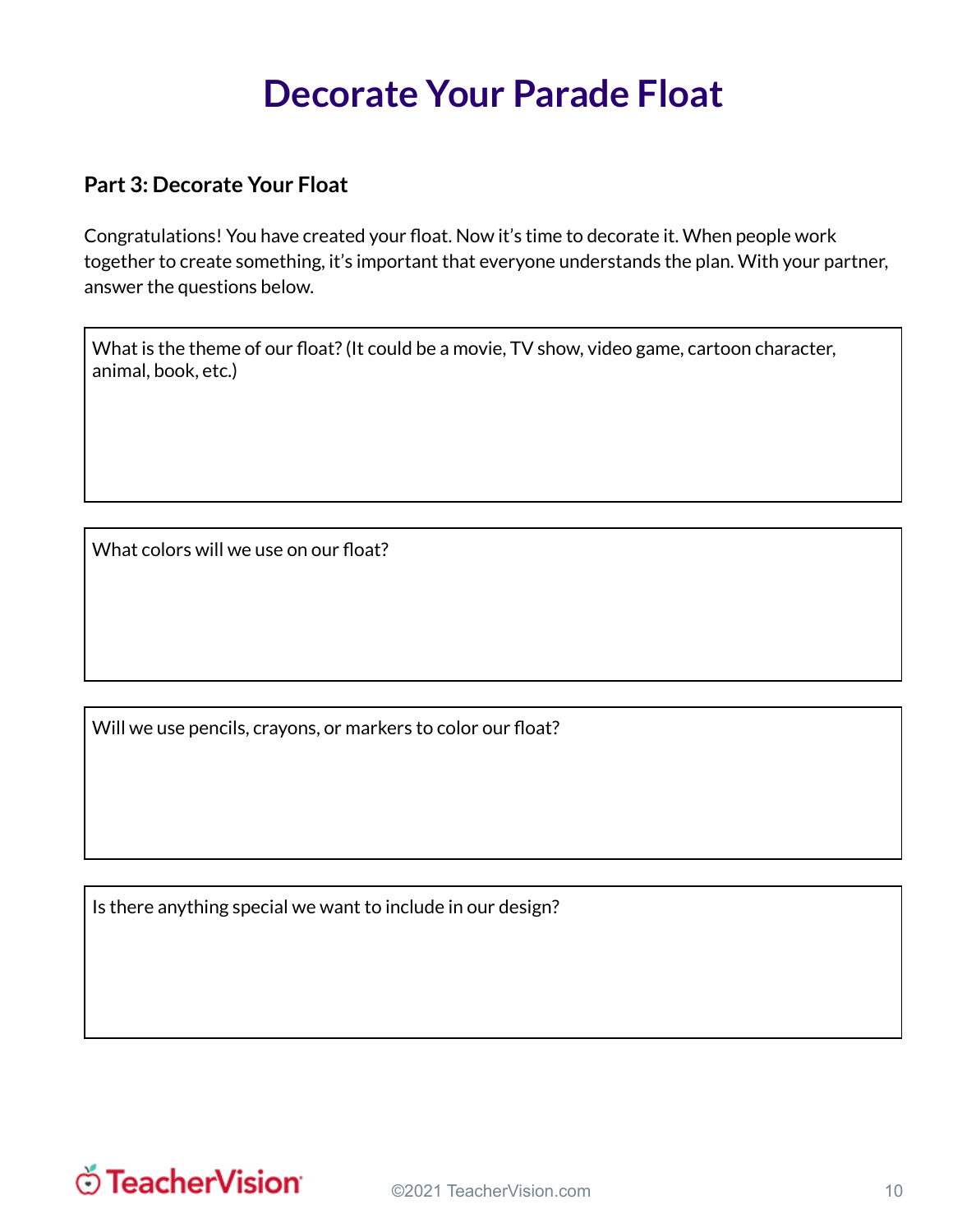Now that you and your partner have agreed on what the float should look like, it's time to design and decorate! Each of you is responsible for decorating 3 sides: 2 rectangular sides and 1 rectangular base.

**Step 1:** You made the 3-D model of your float using 1-inch grid paper. Each square is equal to 1 inch. On blank white paper, use a ruler to measure out each of the 6 sides of your rectangular prism. For example, if one side was 6 feet by 10 feet, you will trace a rectangle that is 6 inches by 10 inches.

**Step 2:** After drawing all 6 sides of your prism, cut them out. Each partner should receive 2 rectangular sides and 1 rectangular base.

**Step 3:** Decorate the 3 sides you are responsible for. Remember to follow the design plan that you all created!

**Step 4:** Using tape or liquid glue, attach each decorated side to the 3-D model of your float.

**Step 5:** Enjoy the float that you created and decorated!